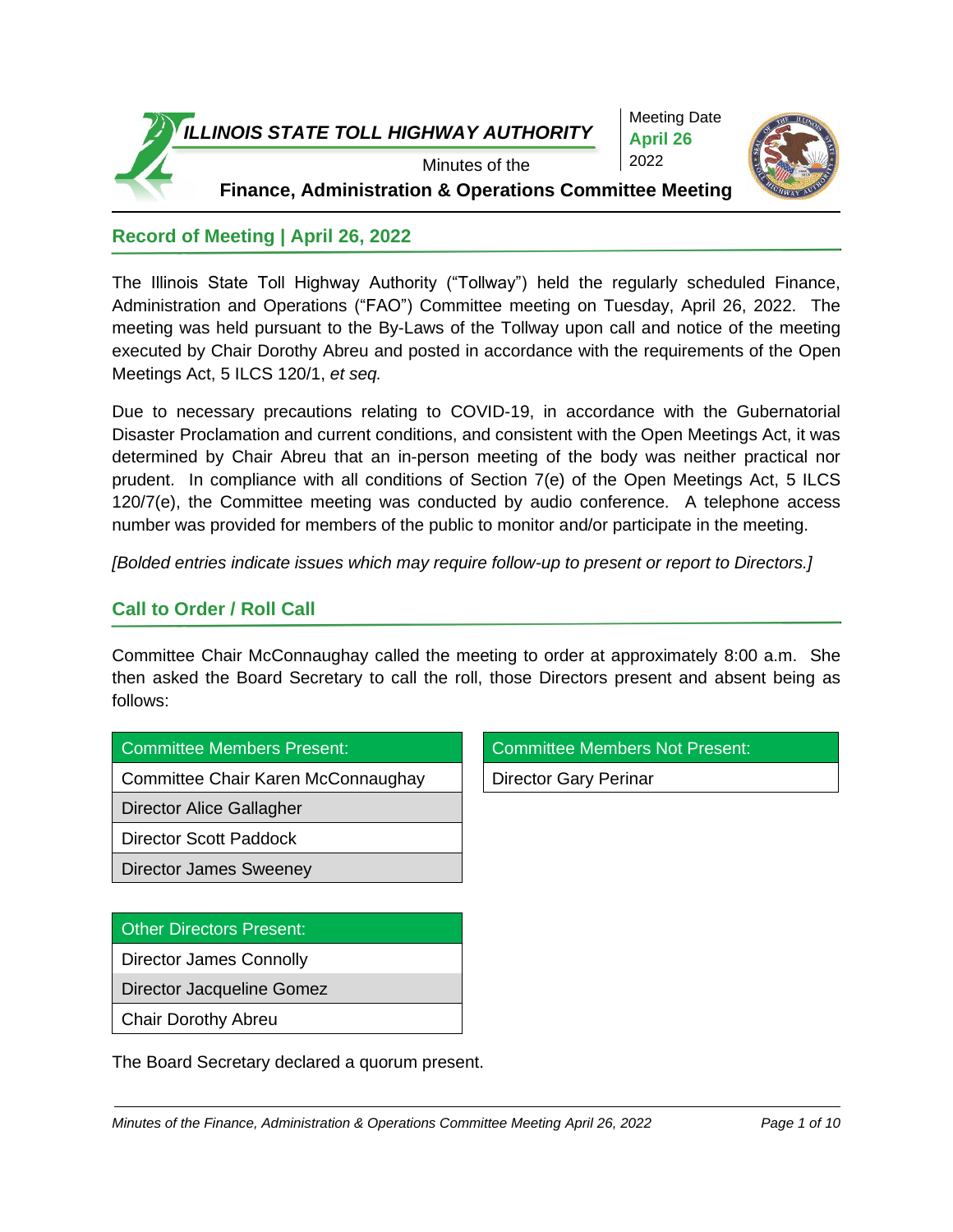

**Public Comment**

Committee Chair McConnaughay opened the floor for public comment. No comment was offered.

#### **Committee Chair's Items**

Committee Chair McConnaughay entertained a motion to approve **Committee Chair's Item 1**, the Minutes of the regular FAO Committee meeting held on March 16, 2022, as presented. Director Gallagher made a motion to approve the Minutes, seconded by Director Paddock. Chair McConnaughay asked that the roll be called on the motion, the vote of yeas and nays being as follows:

Yeas: Director Gallagher, Director Paddock, Director Sweeney, Committee Chair McConnaughay (4)

Nays: (0)

The motion PASSED.

Having no further items, Committee Chair McConnaughay called on Interim Executive Director Lanyea Griffin.

#### **Executive Director's Items**

Interim Executive Director Griffin stated that the meeting agenda contains 34 items for the Committee's consideration.

#### **Items for Consideration**

#### **Finance**

Interim Executive Director Griffin called on Cathy Williams, Chief Financial Officer, to present to the Committee the following item:

*Item 1: Award of Contract 20-0182R to PFM Financial Advisors LLC for the purchase of Municipal Advisor Services in an estimated amount not to exceed \$590,000.00 for an initial three-year term and a possible two-year renewal term in an estimated amount not to exceed \$195,000.00 (Tollway Request for Proposal).*

Upon conclusion of the item presentation, Committee Chair McConnaughay entertained a motion to approve placement of **Finance Item 1** on the April Board of Directors meeting agenda with the

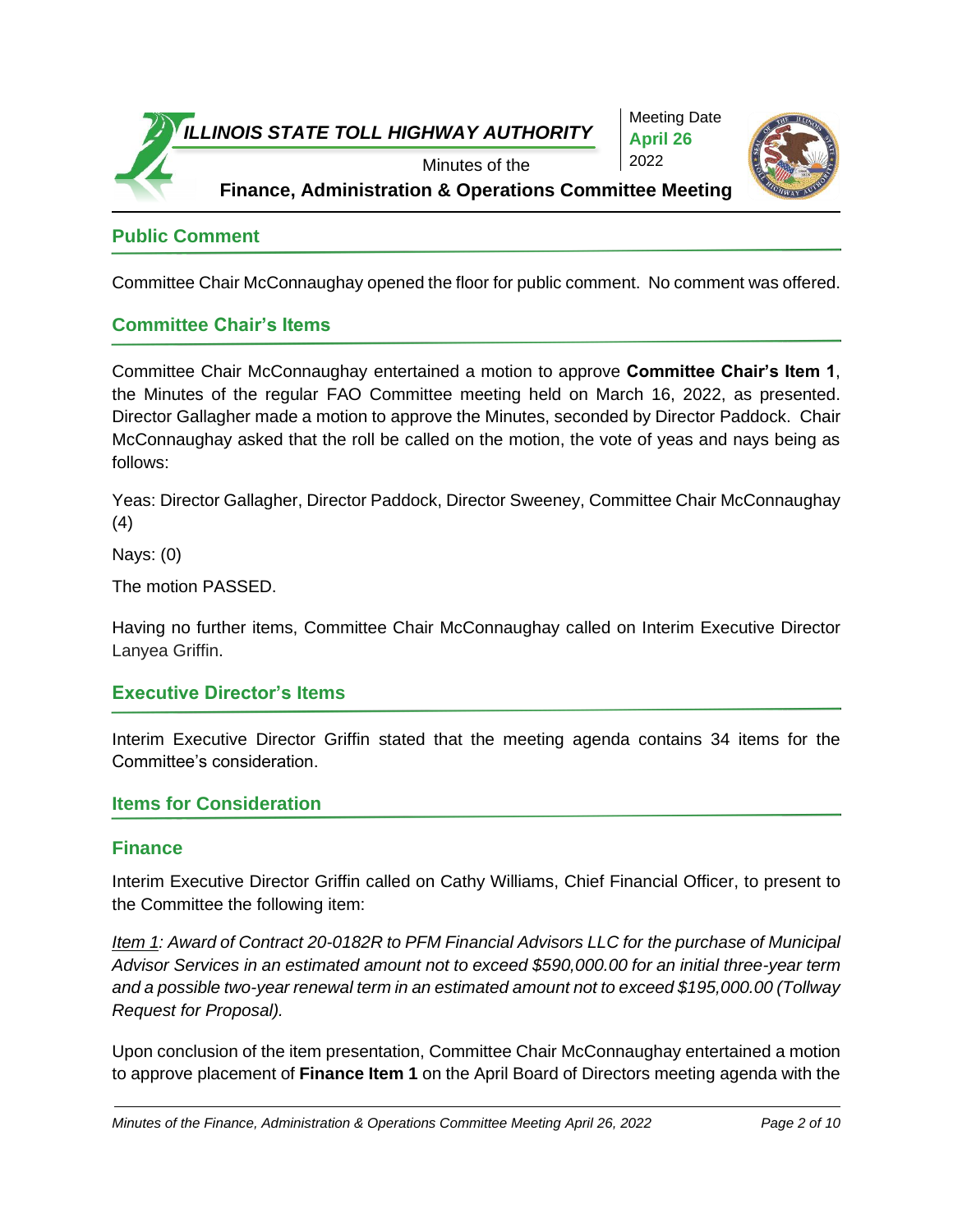

Meeting Date **April 26** 2022



Minutes of the

**Finance, Administration & Operations Committee Meeting**

Committee's recommendation for approval by the Board. Director Gallagher made a motion to approve this item, seconded by Director Paddock. Chair McConnaughay asked that the roll be called on the motion, the vote of yeas and nays being as follows:

Yeas: Director Gallagher, Director Paddock, Director Sweeney, Committee Chair McConnaughay (4)

Nays: (0)

The motion PASSED.

# **Information Technology**

Interim Executive Director Griffin requested that consideration of Information Technology Item 3 be deferred to a future meeting. She then called on Joe Kambich, Chief of Information Technology, to present Items 1 and 2:

*Item 1: Award of Contract 21-0221 to CDW Government LLC for the purchase of Citrix NetScaler Hardware, Software, and Services in an amount not to exceed \$1,634,392.00 (Tollway Invitation for Bid).*

*Item 2: Award of Contract 22-0052 to Presidio Networked Solutions Group, LLC for the purchase of Cisco Network Equipment Refresh in an amount not to exceed \$1,486,297.78 (Order Against DoIT Master Contract).*

*Item 3: Award of Contract 21-0044 to Computer Aid, Inc. for the purchase of Technology Professional Services in an amount not to exceed \$21,207,050.00 for an initial four-year term and a possible two-year renewal term in an amount not to exceed \$11,854,424.00 (Tollway Request for Proposal).*

Upon conclusion of the presentation of items, Committee Chair McConnaughay entertained a motion to approve placement of **Information Technology Item 1** on the April Board of Directors meeting agenda with the Committee's recommendation for approval by the Board. Director Gallagher made a motion to approve this item, seconded by Director Paddock. Chair McConnaughay asked that the roll be called on the motion, the vote of yeas and nays being as follows:

Yeas: Director Gallagher, Director Paddock, Director Sweeney, Committee Chair McConnaughay (4)

Nays: (0)

The motion PASSED.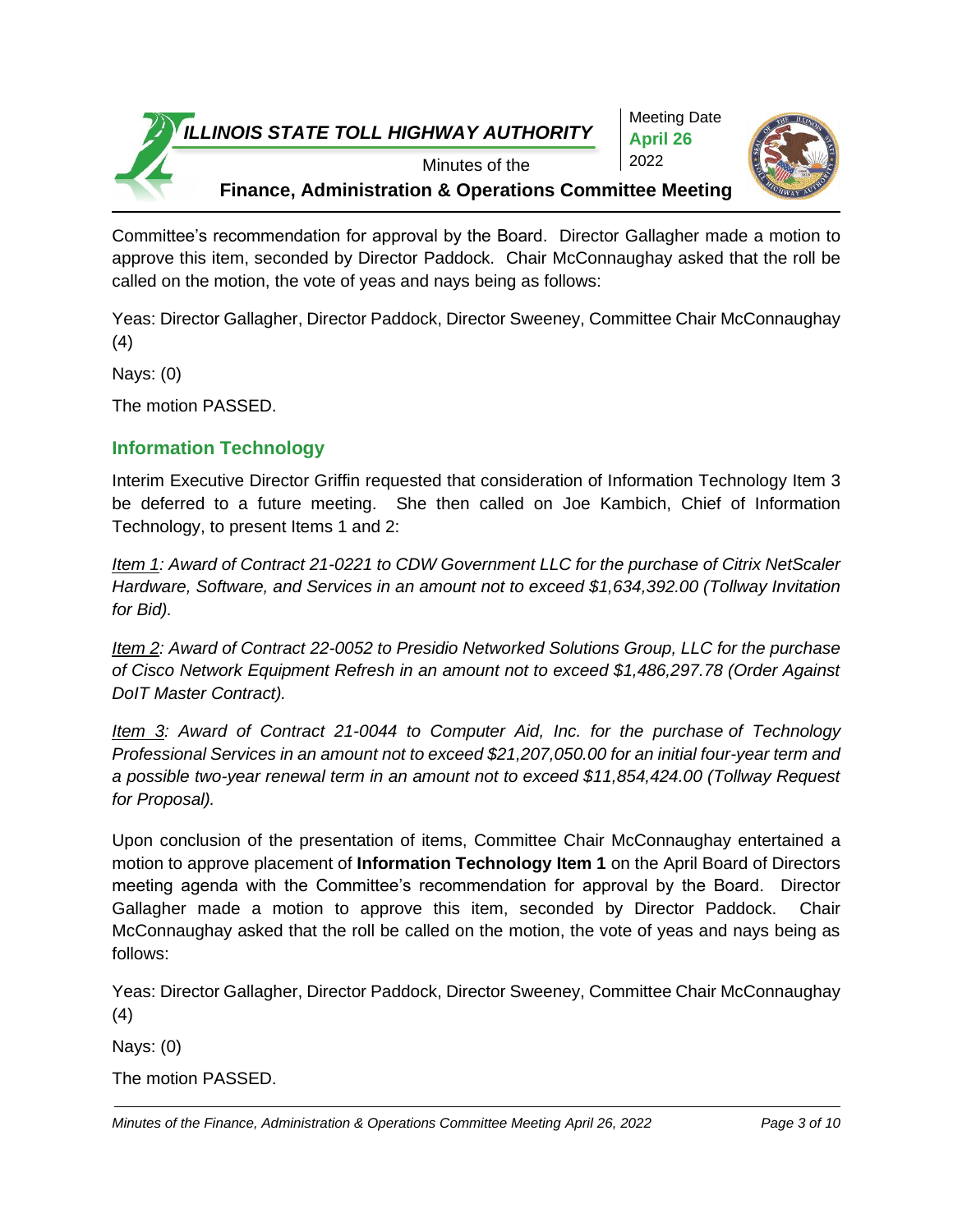

Meeting Date **April 26** 2022



Minutes of the

**Finance, Administration & Operations Committee Meeting**

Committee Chair McConnaughay entertained a motion to approve placement of **Information Technology Item 2** on the April Board of Directors meeting agenda with the Committee's recommendation for approval by the Board. Director Gallagher made a motion to approve this item, seconded by Director Paddock. Chair McConnaughay asked that the roll be called on the motion, the vote of yeas and nays being as follows:

Yeas: Director Gallagher, Director Paddock, Director Sweeney, Committee Chair McConnaughay (4)

Nays: (0)

The motion PASSED.

# **Facilities and Fleet Operations**

Interim Executive Director Griffin called on Dave Donovan, Chief of Facilities and Fleet Operations, to present the following items:

*Item 1: Award of Contract 21-0117 to McCann Industries, Inc. for the purchase of Case Off-Road Equipment Repairs, Parts, and Services in an amount not to exceed \$110,710.00 for an initial two-year term and a possible two-year renewal term in an amount not to exceed \$116,562.00 (Tollway Invitation for Bid).* 

*Item 2: Award of Contract 21-0112RR to Patson, Inc. (d.b.a. TransChicago Truck Group) for the purchase of Freightliner Truck Repairs, Parts, and Services in an amount not to exceed \$223,800.00 for an initial five-year term and a possible two-year renewal term in an amount not to exceed \$89,520.00 (Tollway Invitation for Bid).*

*Item 3: Award of Contract 21-0099 to Morrow Brothers Ford, Inc. for the purchase of Light-Duty Trucks in an amount not to exceed \$4,141,336.50 (Tollway Invitation for Bid).*

*Item 4: Award of Contract 21-0098 to Power Equipment Leasing Company and Morrow Brothers Ford, Inc. for the purchase of Medium-Duty Trucks in an aggregate amount not to exceed \$3,456,768.00 (Tollway Invitation for Bid).*

*Item 5: Amendment to Contract 13-0069 with GRM Information Management Services of Chicago, LLC for the purchase of Off-Site Storage Services in an amount not to exceed \$50,000.00 (Tollway Invitation for Bid).*

Upon conclusion of the presentation of items, Committee Chair McConnaughay entertained a motion to consolidate for consideration and action Facilities and Fleet Operations Items 1 thru 5. Director Gallagher made a motion to consolidate these items, seconded by Director Paddock.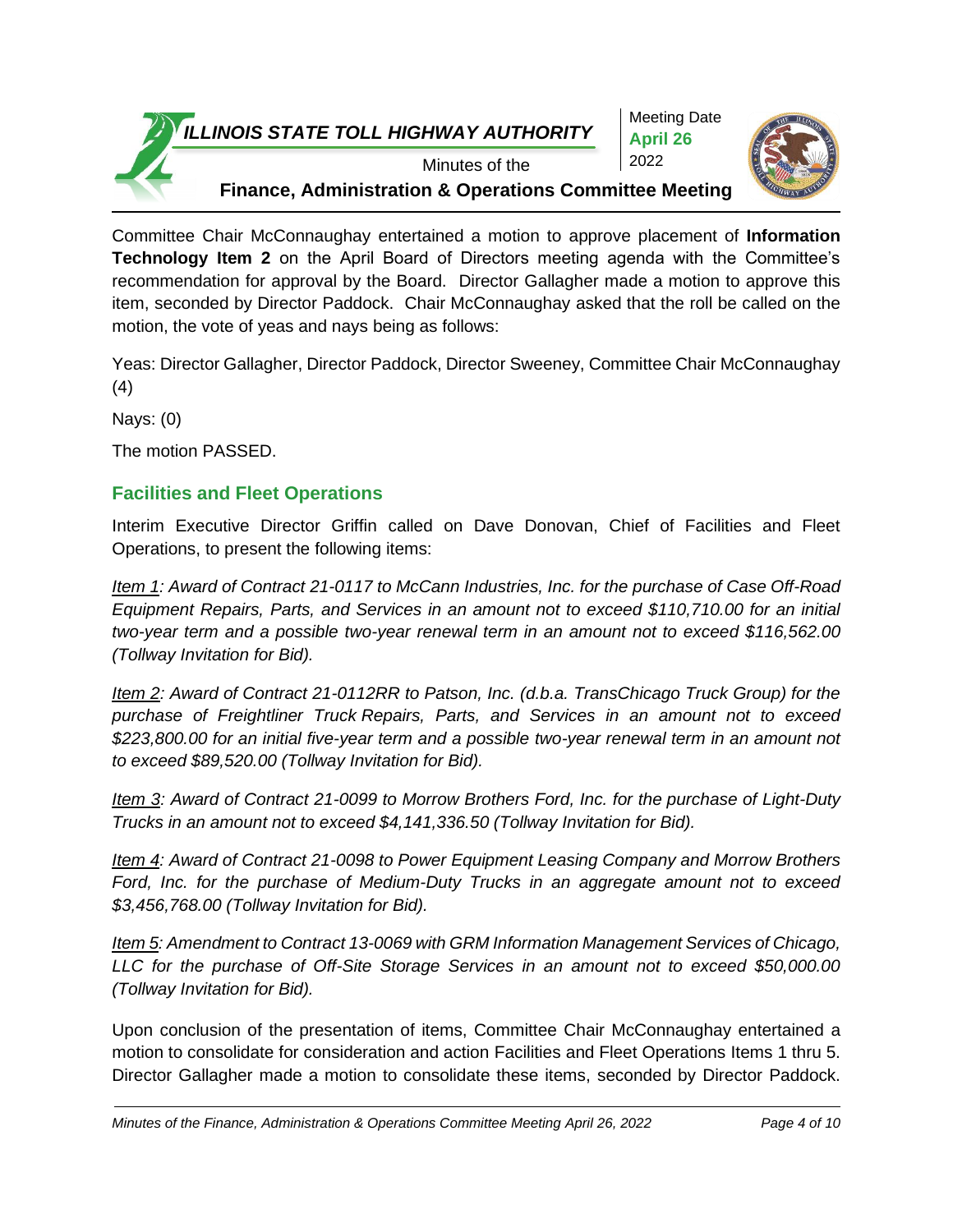

Chair McConnaughay asked that the roll be called on the motion, the vote of yeas and nays being as follows:

Yeas: Director Gallagher, Director Paddock, Director Sweeney, Committee Chair McConnaughay (4)

Nays: (0)

The motion PASSED.

The motion to consolidate these items having carried, Committee Chair McConnaughay entertained a motion to approve placement of **Facilities and Fleet Operations Items 1 thru 5**  on the April Board of Directors meeting agenda with the Committee's recommendation for approval by the Board. Director Gallagher made a motion to approve these items, seconded by Director Paddock. Chair McConnaughay asked that the roll be called on the motion, the vote of yeas and nays being as follows:

Yeas: Director Gallagher, Director Paddock, Director Sweeney, Committee Chair McConnaughay (4)

Nays: (0)

The motion PASSED.

# **Engineering**

Interim Executive Director Griffin called on Manar Nashif, Acting Chief Engineering Officer, to present the following items:

*Item 1: Award of Contract I-21-4820 to Foundation Mechanics, LLC for Bridge Rehabilitation on the Tri-State Tollway (I-294) at Mile Post 23.75 (I-294/I-55 Ramp AB over Sewage Disposal Road) in the amount of \$868,639.53.*

*Item 2: Award of Contract I-21-4830 to Schwartz Excavating, Inc. for Grading and Drainage Improvements on the Tri-State Tollway (I-294) between Mile Post 5.0 (167th Street) and Mile Post 6.0 (159th Street) in the amount of \$757,813.22.*

*Item 3: Award of Contract I-21-4814 to Lorig Construction Company for Noise Abatement Wall Fabrication and Noise Abatement Wall Replacement at Plaza 35 (Cermak Road) on the Tri-State Tollway (I-294) between Mile Post 30.0 and Mile Post 31.6 in the amount of \$3,976,657.60.*

*Item 4: Award of Contract RR-21-9257R to Craft Mechanical, LLC for Heating, Ventilation and Air Conditioning (HVAC) Traffic Operations Center and Dispatch Center Renovation on the Veterans*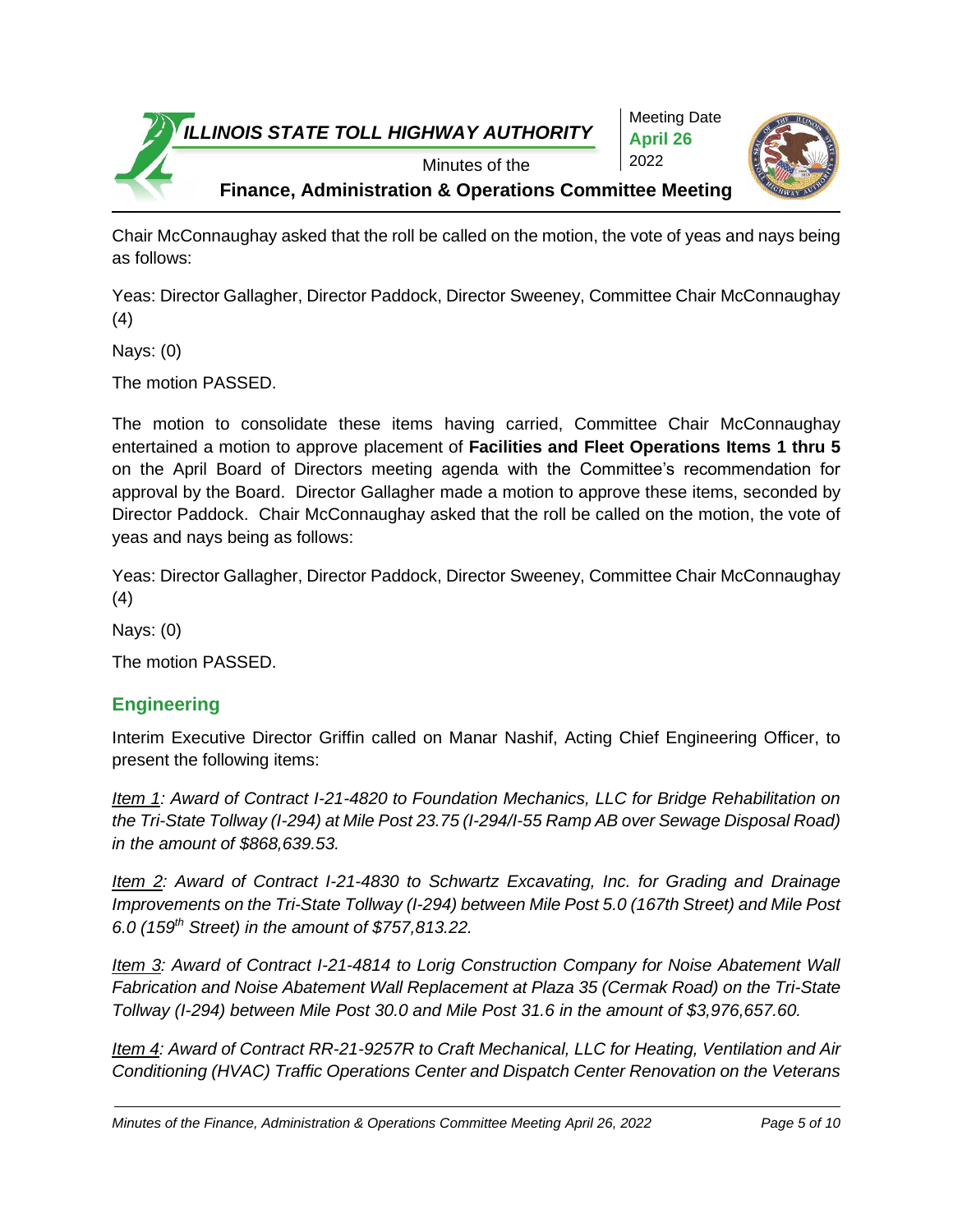

*Memorial Tollway (I-355) at Mile Post 19.8 (Central Administration Building) in the amount of \$1,488,000.00.* 

*Item 5: Award of Contract RR-21-9258R to Engineered Services, Inc. dba Powerlink Electric for Electrical/Information Technology Traffic Center and Dispatch Center Renovation on the Veterans Memorial Tollway (I-355) at Mile Post 19.8 (Central Administration Building) in the amount of \$8,171,037.00.* 

*Item 6: Award of Contract I-21-4818 to Foundation Mechanics, LLC for Watermain Cathodic Protection Installation on the Jane Addams Memorial Tollway (I-90) between Mile Post 59.0 (IL 53) and Mile Post 73.5 (IL 83) in the amount of \$1,285,150.00.*

*Item 7: Change Order on I-20-4518 to Walsh Construction Company II, LLC for Roadway Reconstruction and Widening on the Tri-State Tollway (I-294) between Mile Post 19.3 (Plaza 39) and Mile Post 22.3 (75th Street) in the amount of \$465,840.00, increasing the contract amount from \$72,872,285.41 to \$73,338,125.41.*

*Item 8: Change Order / Extra Work Order on I-18-4430 to F.H. Paschen, S.N. Nielsen & Associates, LLC for Roadway and Bridge Reconstruction on the Tri-State Tollway (I-294) between Mile Post 20.7 and Mile Post 22.3 (Mile Long Bridge) in the amount of \$450,000.00, increasing the contract amount from \$188,035,668.24 to \$188,485,668.24.*

*Item 9: Change Order / Extra Work Order on I-17-4673 to Plote Construction Inc. for Roadway Construction on the Elgin O'Hare Western Access (I-490) between Irving Park Road (Illinois Route 19) and Illinois Route 390 Tollway in the amount of \$1,861,462.44, increasing the contract amount from \$33,685,075.39 to \$35,546,537.83.*

*Item 10: Acceptance of Proposal from STV, Inc., on Contract I-21-4744 for Construction Management Services for the Elgin O'Hare Western Access Tollway (I-490) Railroad Bridge Construction Union Pacific Railroad over Grand Avenue in an amount not to exceed \$3,122,000.00.*

*Item 11: Acceptance of Proposal from exp U S Services, Inc. on Contract I-21-4828 for Design Services Upon Request on the Tri-State Tollway (I-294) in an amount not to exceed \$5,000,000.00.*

*Item 12: Acceptance of Proposal from TranSystems Corporation/Hanson Professional Services, Inc. on Contract I-17-4298 for Supplemental Design Services on the Tri-State Tollway (I-294) between Mile Post 24.1 (I-55 Ramps) and Mile Post 27.8 (Ogden Avenue) in an amount of \$410,000.00, increasing the contract amount from \$27,152,500.00 to \$27,562,500.00.*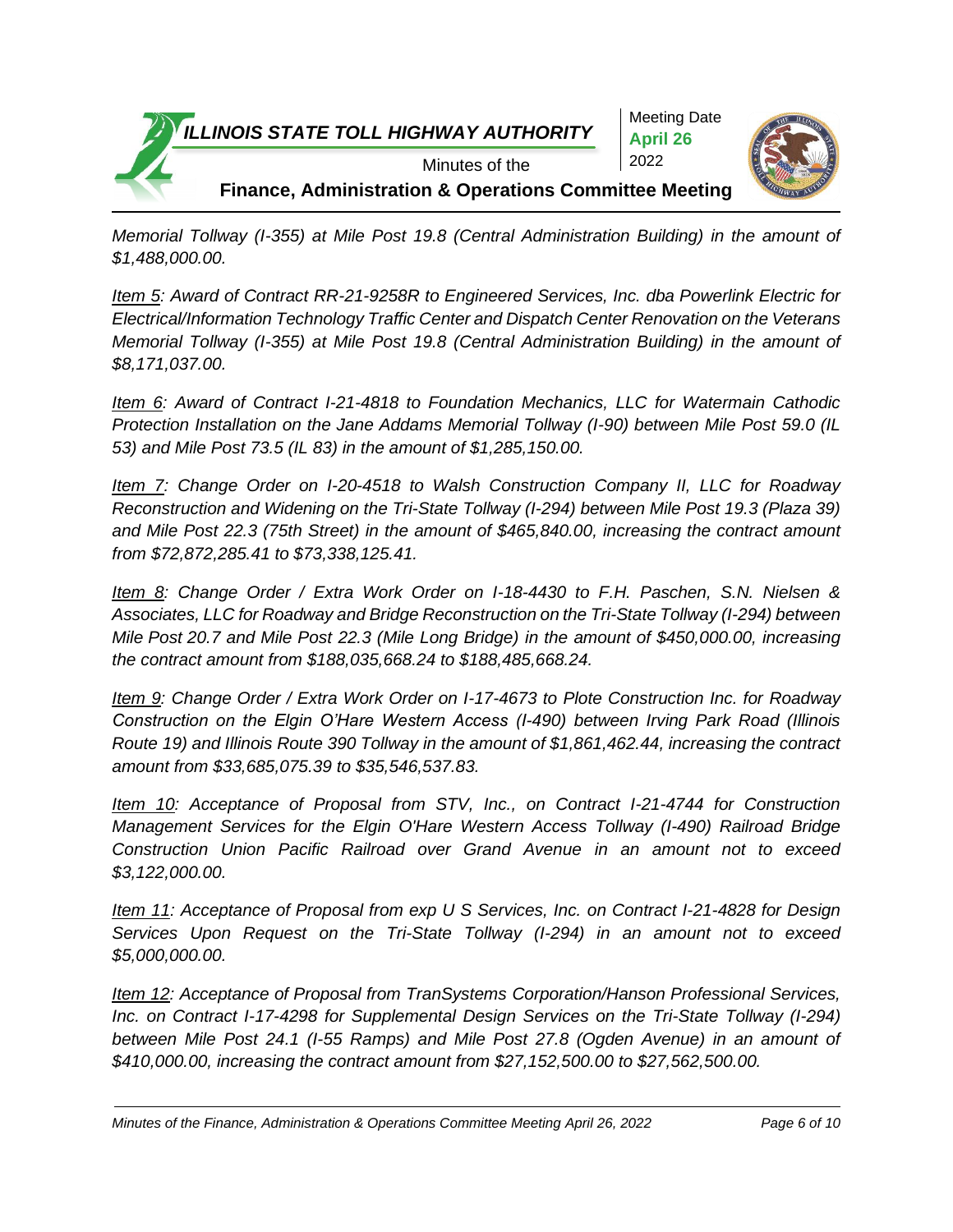

*Item 13: Acceptance of Proposal from Gandhi & Associates, Inc. on Contract I-17-4308 for Supplemental Design Services for Intelligent Transportation Systems and Lighting Design on the Tri-State Tollway (I-294) between Mile Post 17.8 (95th Street) and Mile Post 40.0 (Balmoral Avenue) in an amount of \$500,000.00, increasing the contract amount from \$6,889,000.00 to \$7,389,000.00.*

*Item 14: Acceptance of Proposal from Jacobs Engineering Group, Inc. on Contract I-17-4300 for Supplemental Design Services for Roadway Reconstruction and Widening on the Tri-State Tollway (I-294) from Mile Post 30.5 (Roosevelt Road) to Mile Post 32.3 (St. Charles Road) in an amount of \$2,800,000.00, increasing the contract amount from \$44,141,000.00 to \$46,941,000.00.*

*Item 15: Acceptance of Proposal from AECOM Technical Services, Inc. on Contract RR-16-4265 for Supplemental Design Corridor Management and Design Services on the Tri-State Tollway (I-294) in an amount of \$2,950,000.00, increasing the contract amount from \$84,062,076.00 to \$87,012,076.00.*

*Item 16: Award of Contract 21-0194 to MDSolutions Inc. for the purchase of Aluminum Extrusions in an amount not to exceed \$490,255.15 (Tollway Invitation for Bid).*

*Item 17: Award of Contract 21-0054RR to Production Distribution Companies, Inc. for the purchase of LED Luminaires and Components in an amount not to exceed \$157,013.90 for an initial two-year term and a possible two-year renewal term in an amount not to exceed \$168,839.15 (Tollway Invitation for Bid).*

*Item 18: Land Acquisition – Sale of Excess Property in the amount of \$175,000.00 for Parcels T-1C-652.EX, T-1C-653.EX, T-1C-654.EX, T-1C-655.EX, T-1C-656.EX, T-1C-657.EX, T-1C-658.EX, T-1C-659.EX, T-1C-660.EX and T-1C-661.EX located north of 159th Street and west of I-294 in the city of Markham. Cost to Tollway: N/A.* 

Upon conclusion of the presentation of items, Committee Chair McConnaughay entertained a motion to consolidate for consideration and action Engineering Items 1 thru 18. Director Gallagher made a motion to consolidate these items, seconded by Director Paddock. Committee Chair McConnaughay asked that the roll be called on the motion, the vote of yeas and nays being as follows:

Yeas: Director Gallagher, Director Paddock, Director Sweeney Committee Chair McConnaughay (4)

Nays: (0)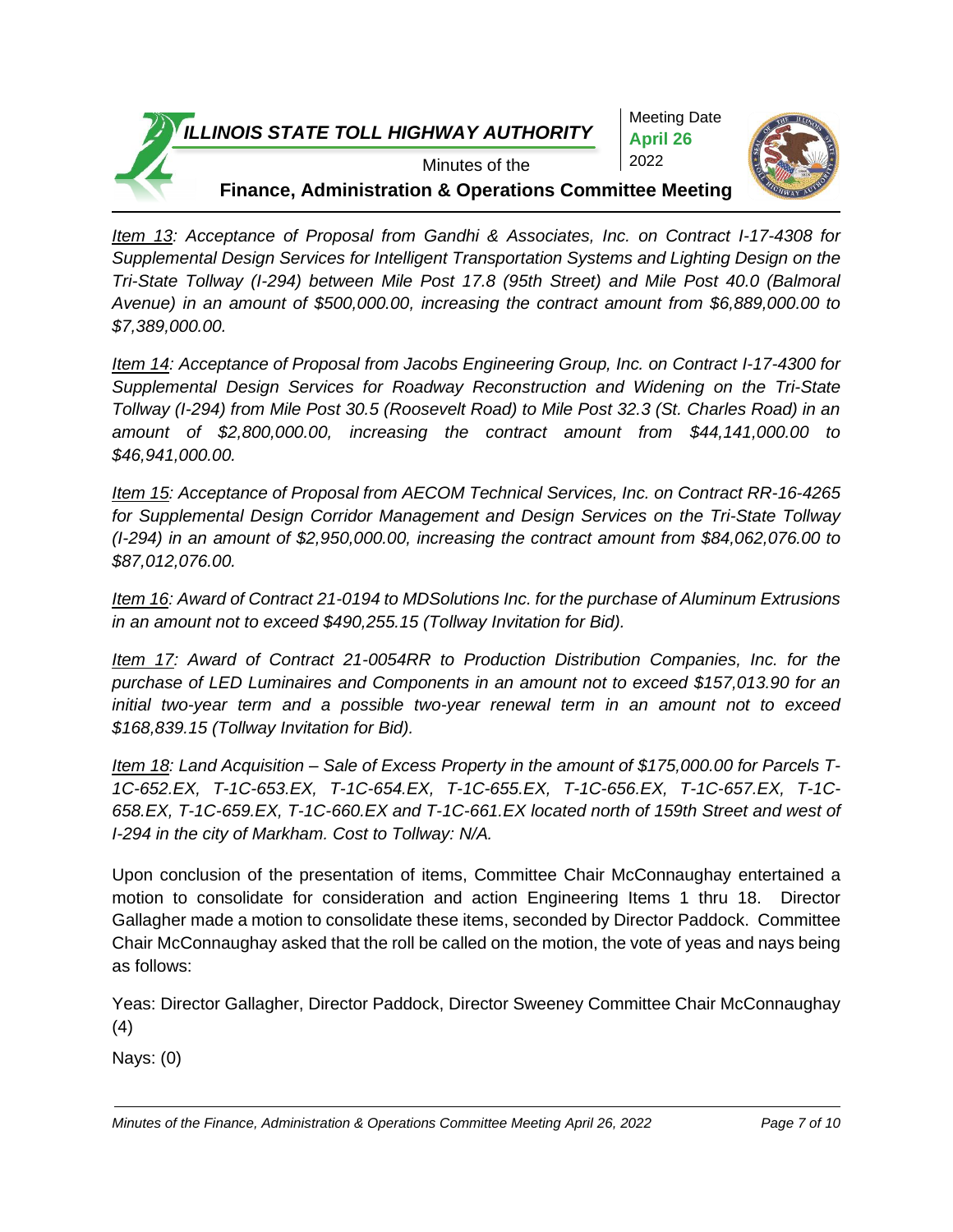

The motion PASSED.

The motion to consolidate these items having carried, Committee Chair McConnaughay entertained a motion to approve placement of **Engineering Items 1 thru 18** on the April Board of Directors meeting agenda with the Committee's recommendation for approval by the Board. Director Gallagher made a motion to approve these items, seconded by Director Paddock. Chair McConnaughay asked that the roll be called on the motion, the vote of yeas and nays being as follows:

Yeas: Director Gallagher, Director Paddock, Director Sweeney, Committee Chair McConnaughay (4)

Nays: (0)

The motion PASSED.

### **Legal**

Interim Executive Director Griffin requested that Legal Item 1 be deferred to a future meeting. and Legal Items 4, 5 and 6 be deferred until after consideration in executive session at the full Board meeting. She then called on Kathleen R. Pasulka-Brown, General Counsel, to present Legal Items 2 and 3:

*Item 1: Approval of Intergovernmental Agreement with Ohio University. Cost to the Tollway: \$1,700.000.*

*Item 2: Approval of Second Addendum to Intergovernmental Agreement with Pace. Cost to the Tollway: \$386,815 reduction of Pace reimbursement due to the Tollway.*

*Item 3: Approval of Intergovernmental Agreement with Fire Protection Districts and Municipal Fire Departments. Cost to the Tollway: \$350,000.*

*Item 4: Amendment to Land Acquisition Resolution 22314 for the Elgin O'Hare Western Access project (EOWA) to add 2 parcels that may need to be acquired by condemnation. See ISTHA v. DiBenedetto. Cost to the Tollway: As discussed in Executive Session.*

*Item 5: Authorization to enter into Settlement Agreement. As discussed in Executive Session.*

*Item 6: Authorization to enter into Settlement Agreement. As discussed in Executive Session.*

Upon conclusion of the presentation of items, Committee Chair McConnaughay entertained a motion to approve placement of **Legal Item 2** on the April Board of Directors meeting agenda with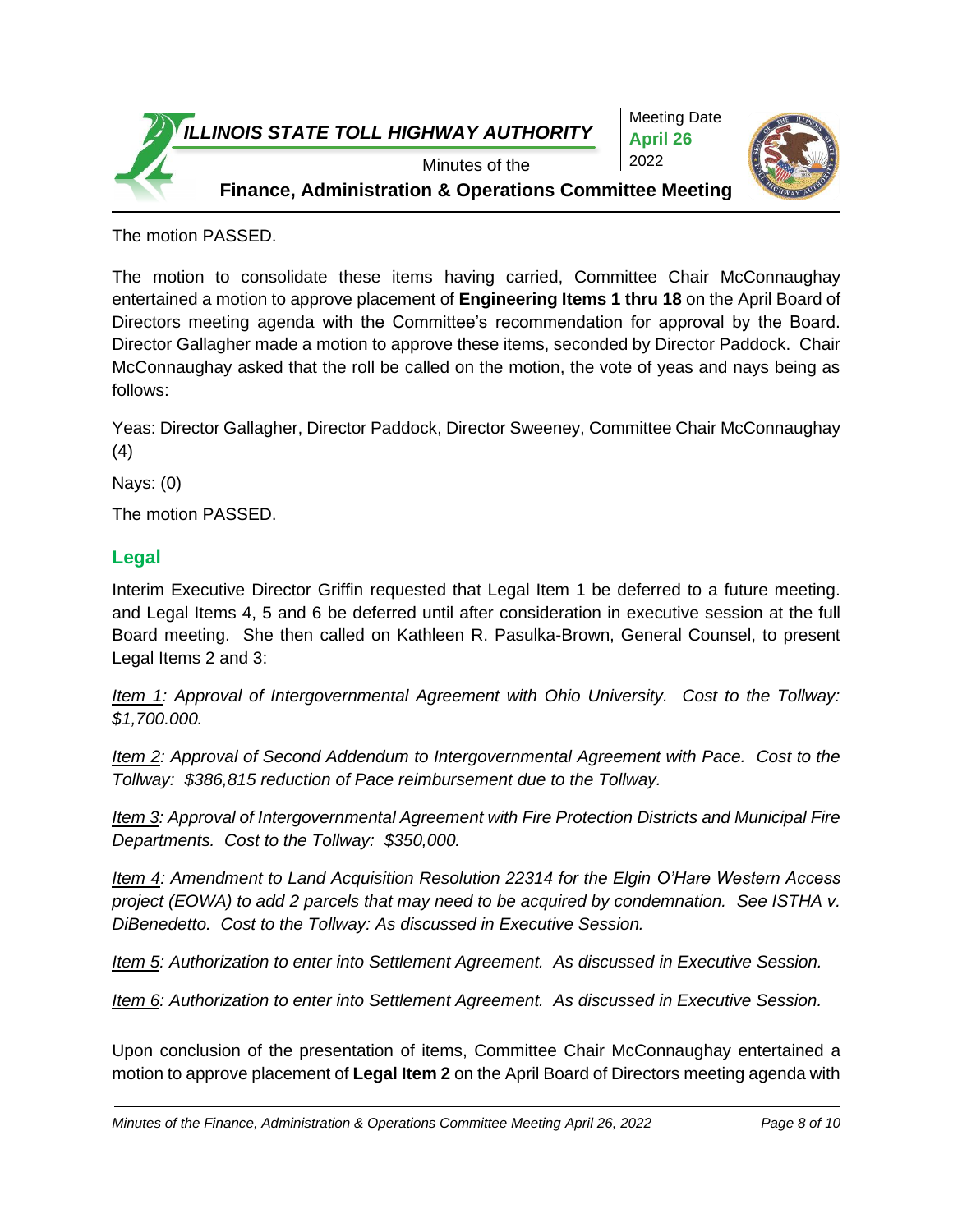

Meeting Date **April 26** 2022



Minutes of the

**Finance, Administration & Operations Committee Meeting**

the Committee's recommendation for approval by the Board. Director Gallagher made a motion to approve this item, seconded by Director Paddock. Chair McConnaughay asked that the roll be called on the motion, the vote of yeas and nays being as follows:

Yeas: Director Gallagher, Director Paddock, Director Sweeney, Committee Chair McConnaughay (4)

Nays: (0)

The motion PASSED.

Committee Chair McConnaughay entertained a motion to approve placement of **Legal Item 3** on the April Board of Directors meeting agenda with the Committee's recommendation for approval by the Board. Director Gallagher made a motion to approve this item, seconded by Director Paddock. Chair McConnaughay asked that the roll be called on the motion, the vote of yeas and nays being as follows:

Yeas: Director Gallagher, Director Paddock, Director Sweeney, Committee Chair McConnaughay (4)

Nays: (0)

The motion PASSED.

# **Administration**

Interim Executive Director Griffin called on Angela Jenkins, Acting Chief of Administration, to present the following item:

*Item 1: Renewal of Contract 18-0089 with Perspectives, Ltd. for the purchase of Employee Assistance Program Services in an amount not to exceed \$63,780.00 (Tollway Request for Proposal).*

Upon conclusion of the item presentation, Committee Chair McConnaughay entertained a motion to approve placement of **Administration Item 1** on the April Board of Directors meeting agenda with the Committee's recommendation for approval by the Board. Director Gallagher made a motion to approve these items, seconded by Director Paddock. Chair McConnaughay asked that the roll be called on the motion, the vote of yeas and nays being as follows:

Yeas: Director Gallagher, Director Paddock, Director Sweeney, Committee Chair McConnaughay (4)

Nays: (0)

*Minutes of the Finance, Administration & Operations Committee Meeting April 26, 2022 Page 9 of 10*